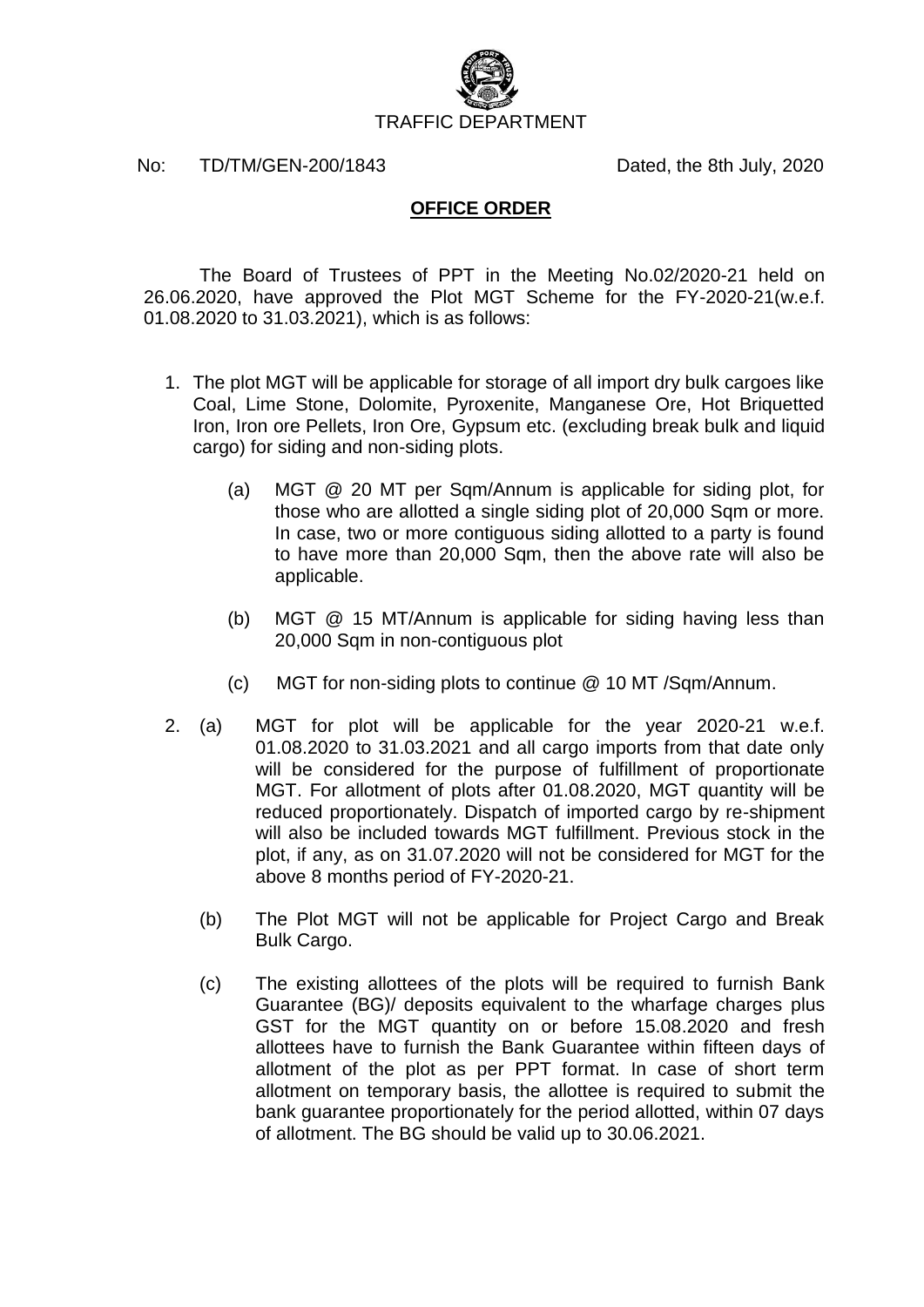(d) In case, the allottees of the plots handle more than one type of cargo in different plots, they will be required to furnish documents in support of plots where the cargo is stacked. Accordingly, the plot MGT will be worked out individually for different plots.

However, in respect of allottees of one plot where different types of cargo is permitted for stacking, shortfall plot MGT amount will be worked out based on the highest wharfage rate applicable to the cargo handled by the importer.

If the MGT holder handles more than target quantity in the total plots, in that case calculation of Plot MGT for individual plot is not required.

- (e) In case, the allottees of the plots fail to fulfil the MGT for the specified period, the Port will encash the Bank Guarantee for the equivalent wharfage including GST in respect of the shortfall quantity for the MGT, without any notice / intimation. However, if the firms desire to deposit the equivalent shortfall amount, they may be permitted to do so.
- (f) The importers enrolled in Priority Berthing Scheme will be required to submit only one Bank Guarantee (wharfage plus GST) for higher MGT quantity between berth MGT and plot MGT. The B.G. submitted by the firm should be valid up to 30.06.2021.However, shortfall in Plot MGT and Berth MGT will be calculated separately. In case, the BG amount is not adequate to cover the shortfall MGT (Plot MGT + Berth MGT) the party will be required to deposit the differential shortfall amount, within 3 days of notice by PPT.
- (g) In case of expiry of the license period, if the allottee continues with the plot on re-allotment, they have to submit/renew the Bank guarantee against plot MGT within seven days of expiry of the license.
- h) No fresh allotment of available storage plots will be considered in favour of such importers, who have failed to evacuate the entire quantity of dry bulk cargo as per draft survey report, landed in the customs bonded area prior to 180 days.

However, the above policy on allotment of storage plot will not be applicable to the importers who have participated in the Priority Berthing Scheme of the Port for the current financial year.

(i) Notwithstanding any condition mentioned in the policy, PPT reserves the right to relax/modify the scheme for operational convenience and in Port interest.

> Sd/- **Traffic Manager Paradip Port Trust**